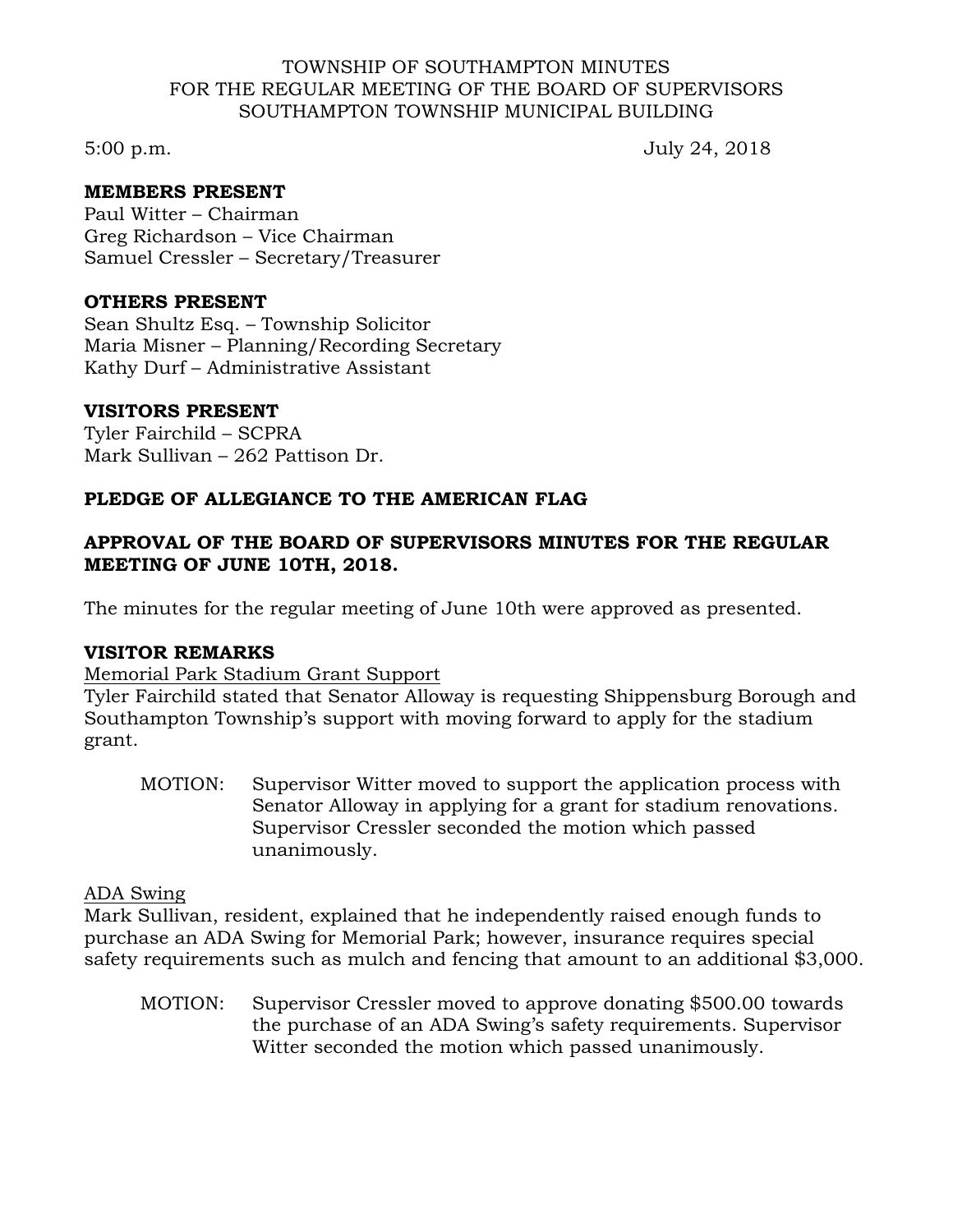# **OLD BUSINESS**

Open Sealed Line Painting Bids 5:15 p.m. One bid was received from Alpha Space, price is good until September of 2019.

MOTION: Supervisor Witter moved to award Alpha Space the bid for Line Painting with price of .098/ft for double-yellow lines for 2018 and 2019. Supervisor Richardson seconded the motion which passed unanimously.

#### **NEW BUSINESS**

HVAC Replacement for Building #2 Office

MOTION: Supervisor Witter moved to purchase new HVAC equipment for Building #2 at a cost of \$4,450.00 through Wadel's Heating and Air. Supervisor Richardson seconded the motion which passed unanimously.

# **REPORTS OF TOWNSHIP OFFICIALS AND AGENCIES**

Solicitor Shultz – Township Solicitor Solicitor Shultz brought the deeds of dedication for the Middle Ridge road project.

Solicitor Shultz stated that the quit-claim located beside the Township building should be finalized by mid-August.

Solicitor Shultz also reported that he revised the release agreement for the reimbursement of the Rt. 696 traffic signal and forwarded to Doug Shields.

## Letter of Support Shippensburg Borough "SMARTER" Grant

Maria Misner conveyed the request by Shippensburg Borough for a letter of support for a grant they are applying for by July 31st. The proposed project is designed to improve multi-modal connectivity between the Borough of Shippensburg's downtown area and the newly established "Shippensburg Station" and CVRT trailhead.

MOTION: Supervisor Richardson moved to submit the letter of support for the SMARTER grant for Shippensburg Borough. Supervisor Witter seconded the motion which passed unanimously.

## Rail Trail Update

Maria Misner reported that Jim Caldwell and Mike Knouse of Rettew were selected to complete the feasibility study. Jim has over 20 years of experience with the Cumberland Valley Rail Trail and has helped complete over 18 miles of it.

An in-depth walk-through of the entire proposed trail was completed with Jim, Mike and the SCPRA park development committee. The group had parcel maps, tape measures and cameras and took extensive notes on each parcel along the trail.

Rettew will begin to research each component of the trail for the feasibility study and begin talking to residents along the trail.